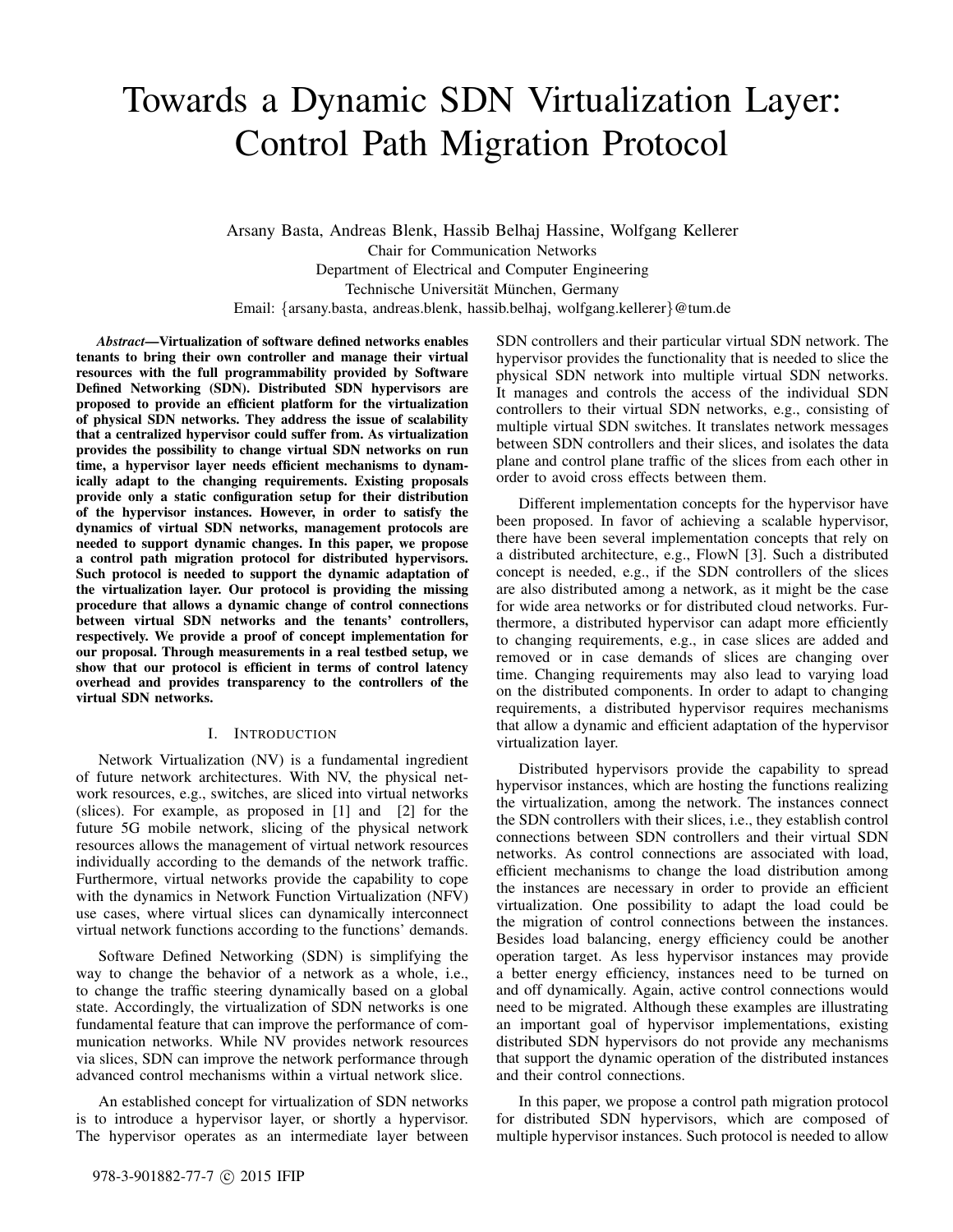distributed hypervisors to dynamically change virtual SDN networks. With our protocol, control connections between tenants' controllers and virtual SDN networks can be changed dynamically. We define a control connection as the connection from the virtual SDN network, i.e., virtual SDN switch, to the SDN controller through a hypervisor instance. The protocol supports the migration of OpenFlow (OF) control connections. In detail, the control connections of one hypervisor instance can be migrated to another hypervisor instance with negligible control latency overhead at run time. In addition to the migration protocol, we also propose an architecture for a dynamic SDN virtualization layer. We implement our protocol for an SDN network, that uses OpenFlow to demonstrate a proof of concept. The measurement results are quantified in terms of control plane performance overhead. To summarize, our contributions include the following:

- An architecture that provides a dynamic SDN virtualization layer
- A protocol for control path migration among distributed SDN hypervisors
- A proof of concept implementation of our proposed OpenFlow-based protocol

The remainder of this paper is structured as follows. In Section II, we provide a review for the existing state of the art for distributed SDN hypervisors and protocols for SDN control management. In Section III, we introduce the considered architecture for a dynamic distributed SDN hypervisor layer. Section IV provides a detailed explanation of the proposed protocol that provides an online management for virtual SDN control slices. In Section V, we show a first prototype implementation of the protocol and we present measurements from a real testbed. Finally, we draw conclusion in Section VI.

#### II. RELATED WORK

In the context of SDN virtualization, there are several existing hypervisors that propose a distributed hypervisor layer, e.g., Carrier-grade [4], FlowN [3] and Auto-slice [5]. There are also hypervisors that support the operation of both a centralized and a distributed hypervisor layer, e.g., FlowVisor [6], OpenVirteX [7] and HyperFlex [8]. However, the control paths between the SDN controllers, hypervisor instances and SDN switches are often presented as a static configuration that has to be decided at the initialization of the network. The dynamic migration of the control path has not been addressed by existing SDN virtualization solutions.

For non-virtual SDN networks, there are several architectures that propose distributed SDN controllers. In [9], ONOS is presented. ONOS is a distributed SDN operating system that follows the steps of distributed controllers such as ONIX [10]. Their focus is on obtaining and maintaining network abstractions in a distributed SDN controllers layer. The dynamic assignment of SDN switches to controllers has not been addressed. Another distributed SDN controllers solution has been introduced in Pratyaastha [11]. It considers the applications state to establish the control path between SDN switches and distributed controllers, however, no dynamic change in the control path is considered.



Fig. 1. Distributed SDN hypervisor layer, which includes hypervisor instances, management and proxies.

There have been few recent attempts to address this limitation in non-virtual SDN networks, e.g., ElastiCon [12]. ElastiCon introduces a mechanism to change the active control connections from one controller to another, dynamically on run time. The mechanism defines the message exchange required to achieve the control path migration.

However, the existing procedures cannot be applied to virtual SDN networks directly. In virtual SDN networks, there is an add-on complexity as the control connection spans hypervisor instances as well. Thus, new protocols are needed in the context of virtual SDN networks to enable the dynamic migration of the whole control connection, i.e, controller to hypervisor as well as hypervisor to switch connections. The coordination between both migrations needs to be additionally defined and evaluated. In this work, we introduce an OFbased protocol that enables the migration of active control connections for virtual SDN networks. Our aim is to enable a dynamic and scalable SDN virtualization layer.

#### III. DYNAMIC SDN VIRTUALIZATION LAYER

In this section, we outline a virtualization architecture that provides a dynamic distributed SDN hypervisor layer. We consider a hypervisor layer that dynamically adapts to changes in the network state. The changes in network state can be in terms of, e.g., over utilization for the resources of a hypervisor instance [8]. It can be also in terms of new requirements from the virtual SDN networks, e.g., requested control latency. The adaption is realized by instantiating or terminating hypervisor instances and using our proposed protocol to achieve the migration of the active control connections. The hypervisor layer is comprised of three main entities: 1) hypervisor instances 2) hypervisor proxies and 3) hypervisor layer management, as illustrated in Figure 1.

The hypervisor instances are the controllers of the physical SDN network, which can be considered as the main workforce in the hypervisor layer. They implement the functions needed for SDN virtualization, e.g., topology abstraction, policy translation, control and data paths isolation [13]. The hypervisor functions are extended in our work to include a migration function that executes the proposed protocol.

We aim at providing a dynamic virtualization layer that adapts its structure without interrupting or even notifying the tenants' SDN controllers, i.e., changes in the hypervisor layer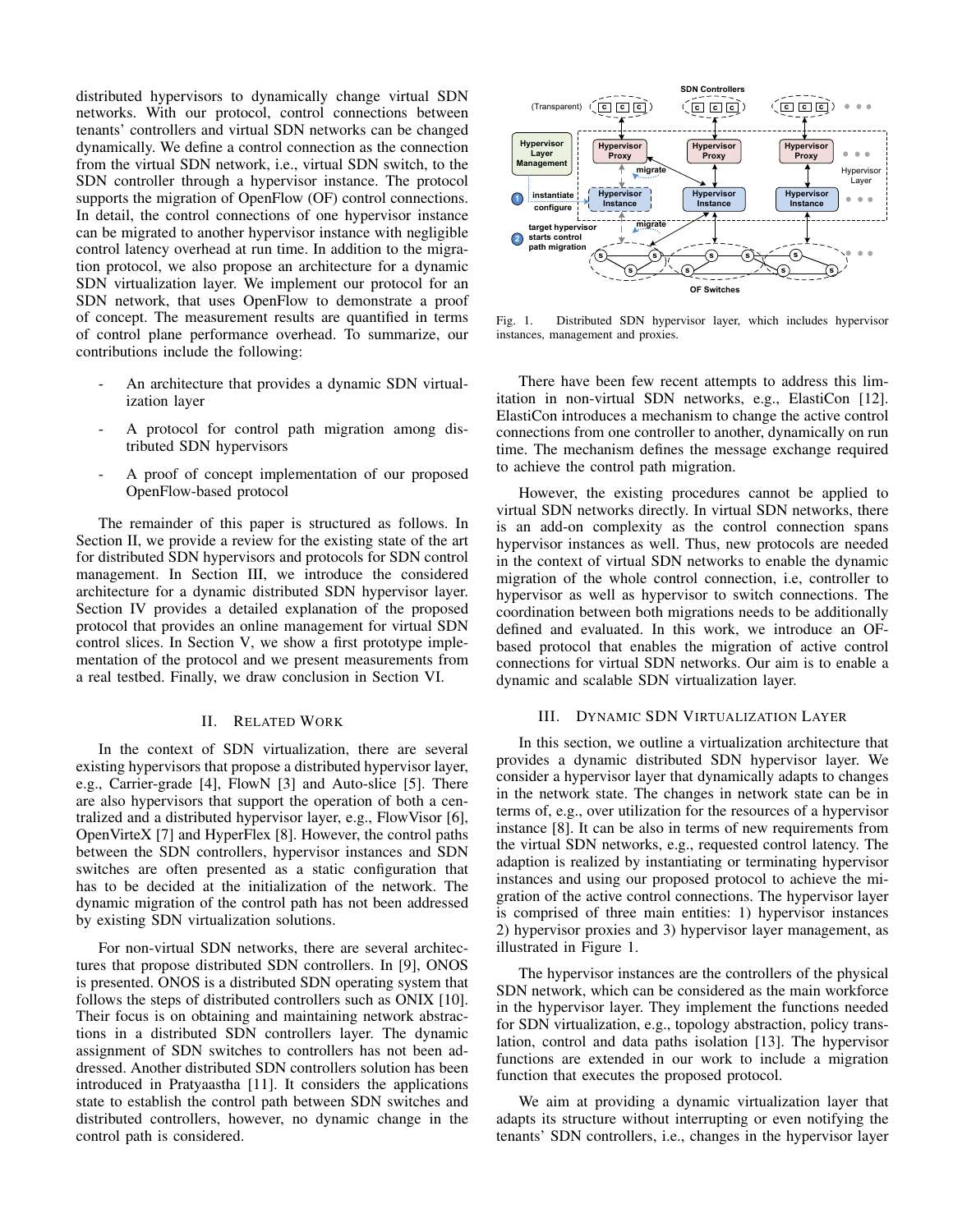are transparent to the virtual SDN slices. For this purpose, we add hypervisor proxies on top of the hypervisor instances. The hypervisor proxies would act as an interface between the hypervisor layer and the SDN controllers. In case direct control connections are established between the hypervisor instances and the SDN controllers, a change in the control path would require the SDN controller to establish an OF control connection with the target hypervisor and to close the existing OF control connection towards the initial instance. This would mean that the dynamic scaling of the hypervisor layer would not be transparent anymore to the tenants' controllers. Moreover, it might lead in many cases to control path performance issues depending on the controller's supported OF version and implementation. For instance, if the controller does not support OF auxiliary connections that are introduced in OF v1.3.0 [14], a control connection interruption would occur during the hypervisor migration. Thus, we place a proxy that maintains the control connection with the SDN controllers and has a connection to the running hypervisor instances. The proxy contains forwarding policies which specify how to forward the control messages from the SDN controllers to the designated hypervisor, and vice versa.

Finally, a management entity is needed to make the decision of adding and removing hypervisor instances based on the network state information that it collects from the network, i.e., performance of the switches and running hypervisor instances, or based on the requirements that it receives from the SDN controllers. The decision includes the location of a new hypervisor instance that has to be added or the identifier of the instance that should be terminated. Once a decision is made, the management starts the instantiation or termination of the hypervisor instances. The management is also required to install the configuration at the target hypervisor, which contains the addresses of its assigned proxies, controllers and switches. The target hypervisor uses this configuration to trigger and start the migration protocol, i.e., establishing the connections to the configured proxy and switches.

Figure 1 illustrates an example where a decision has been made by the management entity to add a hypervisor instance to the SDN virtualization layer. The additional hypervisor instance is instantiated through the management entity. The instantiated hypervisor instance uses the proposed protocol to take over a set of OF switches, i.e., physical network domain, and a set of SDN controllers. In other words, the instantiated hypervisor triggers the migration of the control path, i.e., connections to designated proxy and switches.

#### IV. CONTROL PATH MIGRATION PROTOCOL

In this section, we present our proposed protocol to enable a dynamic migration of the control path for virtual SDN networks, i.e., between SDN controllers, hypervisors and OF switches. The protocol is composed of three phases: 1) initialization, 2) controller path migration and 3) switch path migration. The procedure is illustrated in Figure 2.

# *A. Initialization Phase*

In non-virtual SDN networks, the control connection is defined by the OF specification to be initialized by the OF switch. The controller IP address is configured on each OF



Fig. 2. The message exchange and states of the control path during migration from an initial to a target hypervisor instance.



Fig. 3. Phases of control path migration from an initial to a target hypervisor instance. Connections: solid black. Switch to controller messages: dashed red. Controller to switch messages: dashed blue. (\*): asynchronous OF messages.

switch, where each switch attempts to initiate the connection to its configured controller. In the context of SDN virtualization, hypervisors act as controllers for the OF switches. In case of a dynamic on-demand instantiation of hypervisors, switches require to know the IP addresses of the target hypervisors. The first option is to install a pre-determined set of addresses for hypervisors at each switch. This acts as a limitation as it sets an upper bound to the maximum number of distributed hypervisors that can be instantiated. It can also induces a waste of switch resources in case of a high number of active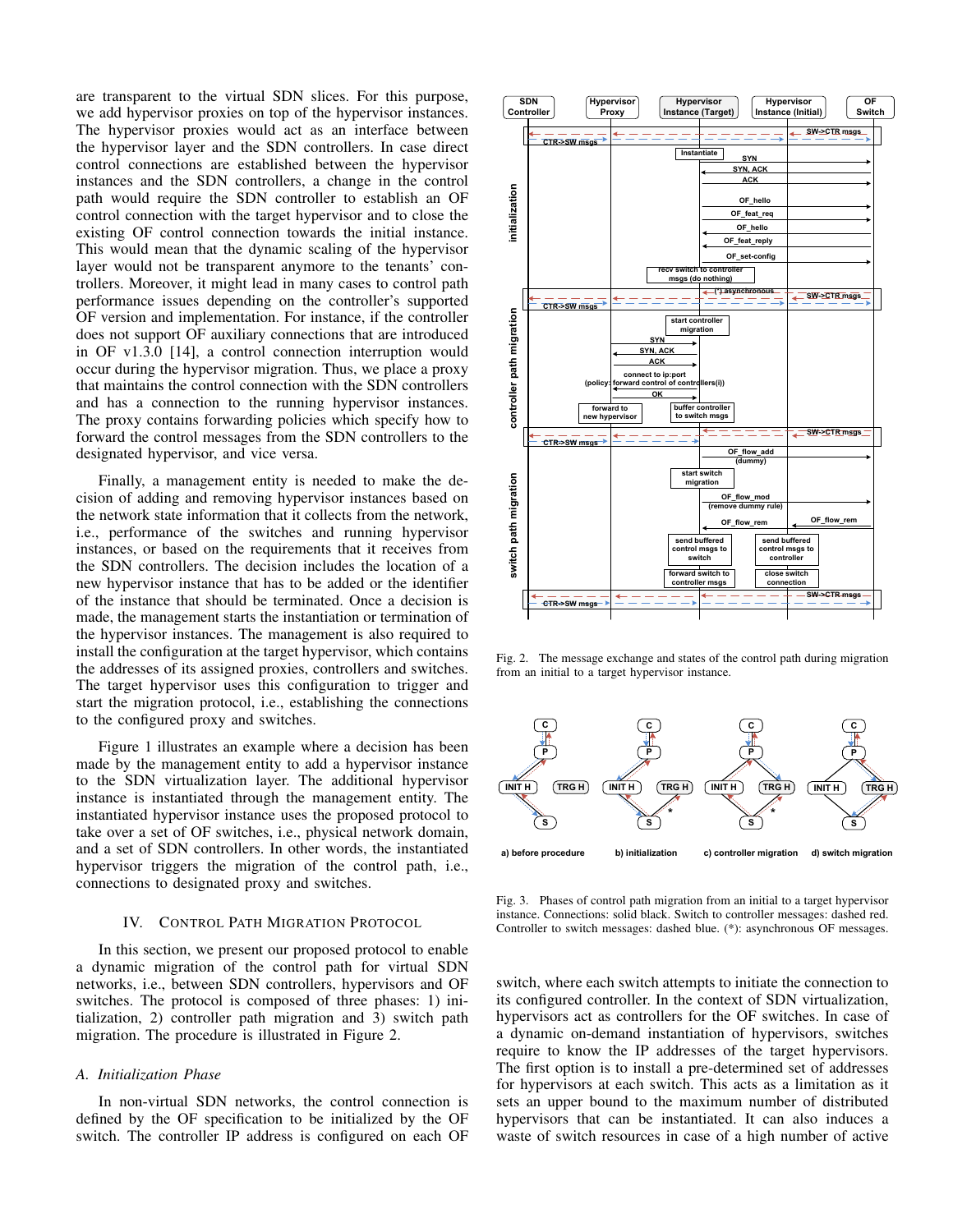hypervisor instances since the switches have to store this set of possible addresses of hypervisors. It also requires a trigger during run time to inform the switch about the active hypervisor that the switch should use.

Therefore, we propose a novel method to use the listening ports of OF switches. Almost all available protoype and commercial switches, e.g., Open vSwitch, CPqD, HP, Brocade and Pica8, implement a listening port that can be used to initialize the control connection from the hypervisor. That means the switch-controller TCP connection initialization is the counter opposite of the OF specification. The target hypervisor instance is configured by the cnetralized hypervisor management. This configuration includes the switch IP addresses and their respective listening ports to which it needs to initiate the connection. After the connection establishment, the OF Hello and configuration procedures follow the OF specification.

Once the target hypervisor is connected to the OF switch, it acts as a second controller to the switch as illustrated in Figure 3b compared to Figure 3a. This means that asynchronous OF messages,i.e., not in a request-reply form, e.g., OF Pckt in, would be also sent to the target hypervisor as well. However, at that phase, there is no connection yet between the target hypervisor instance and the proxy, i.e., towards the controller. Hence, the target hypervisor can simply discard the received messages from the switch momentarily till the whole procedure is finished.

## *B. Controller Path Migration Phase*

After the initialization phase, the target hypervisor instance initiates a TCP connection to the designated proxy from its configuration. The proxy addresses are pre-configured in the hypervisor instance by the management. The hypervisor informs the proxy of its assigned controllers. Consequently, the proxy installs policies to forward the control messages of those SDN controllers to the target hypervisor instance as shown in Figure 3c. An example adaption of the forwarding policy at the proxy can be as follows. (remove: connection controller  $Cl \Leftrightarrow$  connection hypervisor H1) and (forward: connection controller  $C1 \Leftrightarrow$  connection hypervisor H2). Since controller path migration is executed before the switch migration, the target hypervisor is required to buffer controller to switch messages till the switch migration is completed.

## *C. Switch Path Migration Phase*

The final phase to complete the control path migration is the switch path migration. We have developed a protocol that uses OF messages to do the switch migration, that can be used starting from OF v1.0 [15]. Switch migration is initialized with the target hypervisor sending a dummy OF flow add message to the switch. This Flow add message can be defined from OF flowspace fields which are not utilized by the controllers and are known by all hypervisor instances, e.g., OF cookie field, which is a controller issued ID and has 64 bits.

Afterwards, the target hypervisor starts switch path migration by sending an OF\_flow\_mod to the switch that deletes the dummy flow from the switch. The reason for this is that deletion of a flow dictates an OF switch to send an OF flow rem to all its assigned controllers, and hence the initial as well as the target hypervisors would receive it. In



Fig. 4. Evaluation setup for the control path migration protocol.

this way, the initial hypervisor can be notified of the switch migration and withhold the responsibility for that switch. Meanwhile, the target hypervisor instance would know that it can take over the switch, thus meaning the control path migration completion. The target hypervisor then starts to send the buffered control message to the switch and continues normal operation as illustrated in Figure 3d.

#### V. IMPLEMENTATION AND EVALUATION

We have conducted an initial evaluation of a prototype system that has been developed in a real SDN testbed. The evaluation setup can be seen in Figure 4. The setup includes an established virtual SDN network, with an SDN controller and an OF switch. The control connection between the switch and the controller is assigned to the initial hypervisor instance. We evaluate the scenario where a new hypervisor instance, i.e., target hypervisor, is instantiated. The target hypervisor triggers our proposed protocol to take over the assignment of the SDN controller and switch by migrating the control connection, i.e., hypervisor to switch as well as hypervisor to proxy connections.

For the hypervisor layer, we have implemented a hypervisor instance in Python. The hypervisor implementation uses OpenflowJ Loxi library [16], which is an open source library. This library provides an OF protocol API that can be used for OF message parsing and generation. The library can support OF v1.0 up to v1.3. The hypervisor implementation also includes the proposed protocol. Additionally, a hypervisor proxy has been implemented in Python. It contains the forwarding policies, i.e., mapping, for the connections to the SDN controller and hypervisor instances.

The physical SDN network is realized as an Open vSwitch (OvS) [17], running an OF v1.2 and controlled by the implemented hypervisor. We use the listening port 6634 on the OvS in the initialization phase of the migration protocol. The SDN controller is realized by OFTest [18], a test suite framework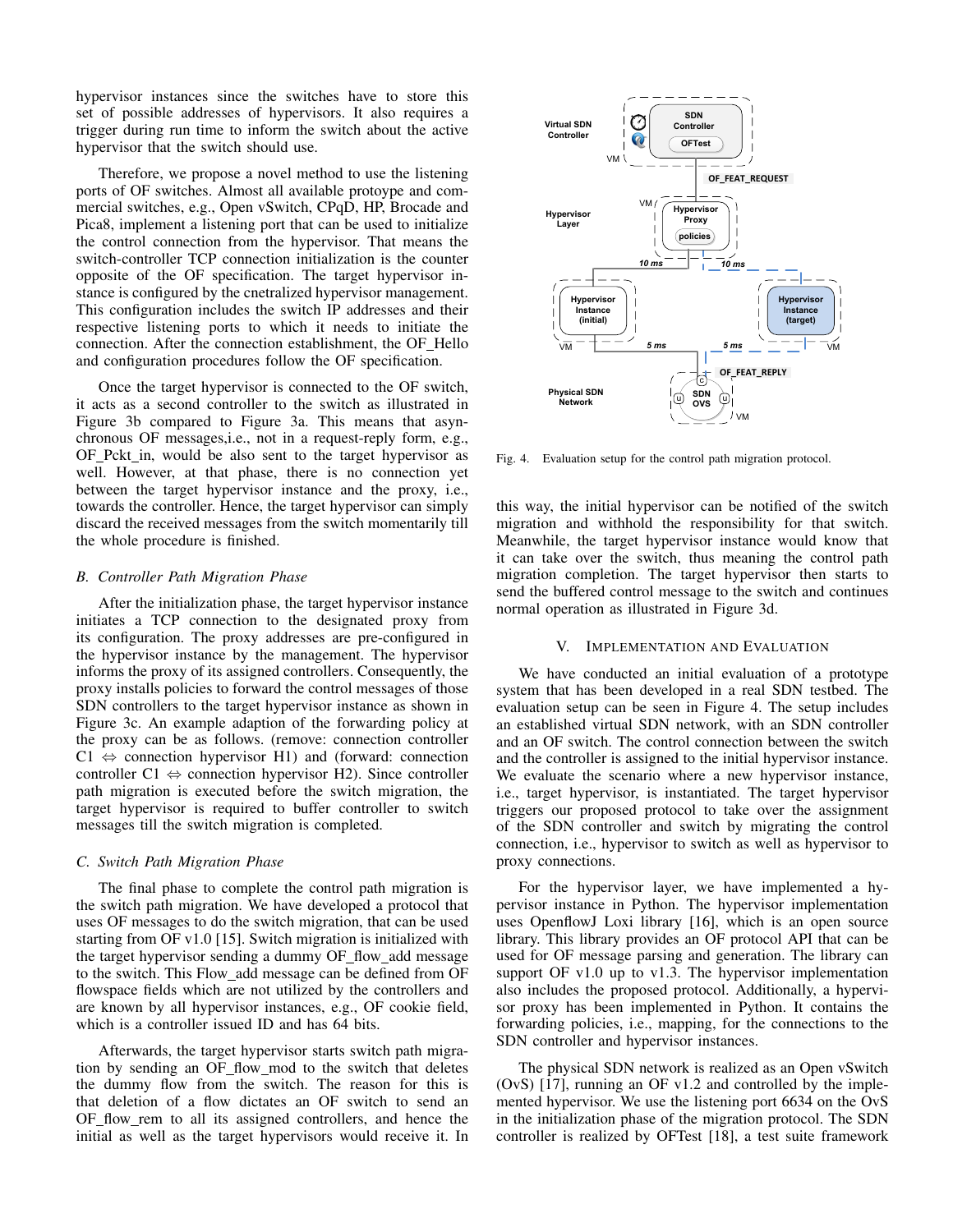

Fig. 5. Time-series for three runs with different OF message rate 100, 500, 1000. Red dot shows the start of the migration procedure. The highlighted area shows the duration of the migration protocol and the affected OF messages.

for OF switches. The default OFTest can only be configured to generate a total number of OF message, without controlling the message sending rate. We have extended OFTest extensively to generate an average constant sending rate of OF messages to evaluate the impact of the assignment protocol on the control plane performance. Taking control latency as a performance metric, we use OFTest to generate OF\_feat\_request messages at an average rate and we measure the latency to receive the corresponding OF\_feat\_reply back at OFTest, by using message xids which are unique transaction identifiers used to match requests to replies.

Throughout each run, we instantiate a new hypervisor instance and trigger the migration protocol. Hence, we can evaluate the impact of the migration on the control plane performance in terms of control latency. Each of the system components runs on a separate virtual machine (VM). In order to emulate a more realistic system, we have added an artificial latency of 10 millisecond on the link between the proxy and the hypervisor instances. In addition, a latency of 5 millisecond has been added on the link between the hypervisor instances and the switch, as shown in Figure 4. For evaluation, we iterate over an OF sending message rate from 100 requests/sec to 1000 requests/sec. For each rate, we repeat the evaluation run 40 times. Each run has a duration of 40 seconds.

Figure 5 illustrates the impact of the control path migration protocol on individual packets under different rates. Figures 5a, 5b and 5c show the time series for a sample run with an OF message sending rate of 100, 500 and 1000 requests per second, respectively. We identify the start of the migration protocol with the xid of the last OF feat request sent from the SDN controller to the initial hypervisor instance. The end of the protocol is marked by the xid of the first OF\_feat\_reply sent from the target hypervisor instance to the SDN controller. This indicates the duration needed to complete the migration protocol and the number of affected OF packets as well.

For one evaluation run, we observe an increase in the control latency during the migration execution compared to normal operation. During the migration execution, the maximum, i.e., peak, control latency goes to 43 milliseconds at 100 requests per second (Figure 5a). At 1000 requests per second (Figure 5c), the maximum control latency goes to 57 milliseconds. Hence, the maximum increase in control latency can be noted to be proportional to the OF rate on the control plane up to 1000 requests per second. The same observation can be made for the number of affected packets by the control path migration, where it increases in a proportion to the OF



Fig. 6. Latency of OF packets during migration process. Green (bottom) bars show the average latency, blue (intermediate) bars show the average latency of affected packets, red (upper) bars show the average of the maximum latency with standard deviation of all runs. For all bars, the standard deviation is added via black error bars.



Fig. 7. Number of affected OF packets during migration process. The error bars indicate the standard deviation of the average values for all runs.

control rate. We consider the number of affected packets as an indicator to the operational duration in which the control channel is affected by the migration to another hypervisor. It is important to note that there is no packet loss (0%) due to migration for all evaluated OF rates. This implies that we could achieve a control path migration that is transparent to the SDN controllers in terms of control packet loss.

In Figure 6, we demonstrate statistical evaluation for the control latency over 40 runs for all marked packets affected by the migration. The green (bottom) bars show the average and standard deviation of the control latency in normal operation. This is the average of the 50 packets before the migration starts